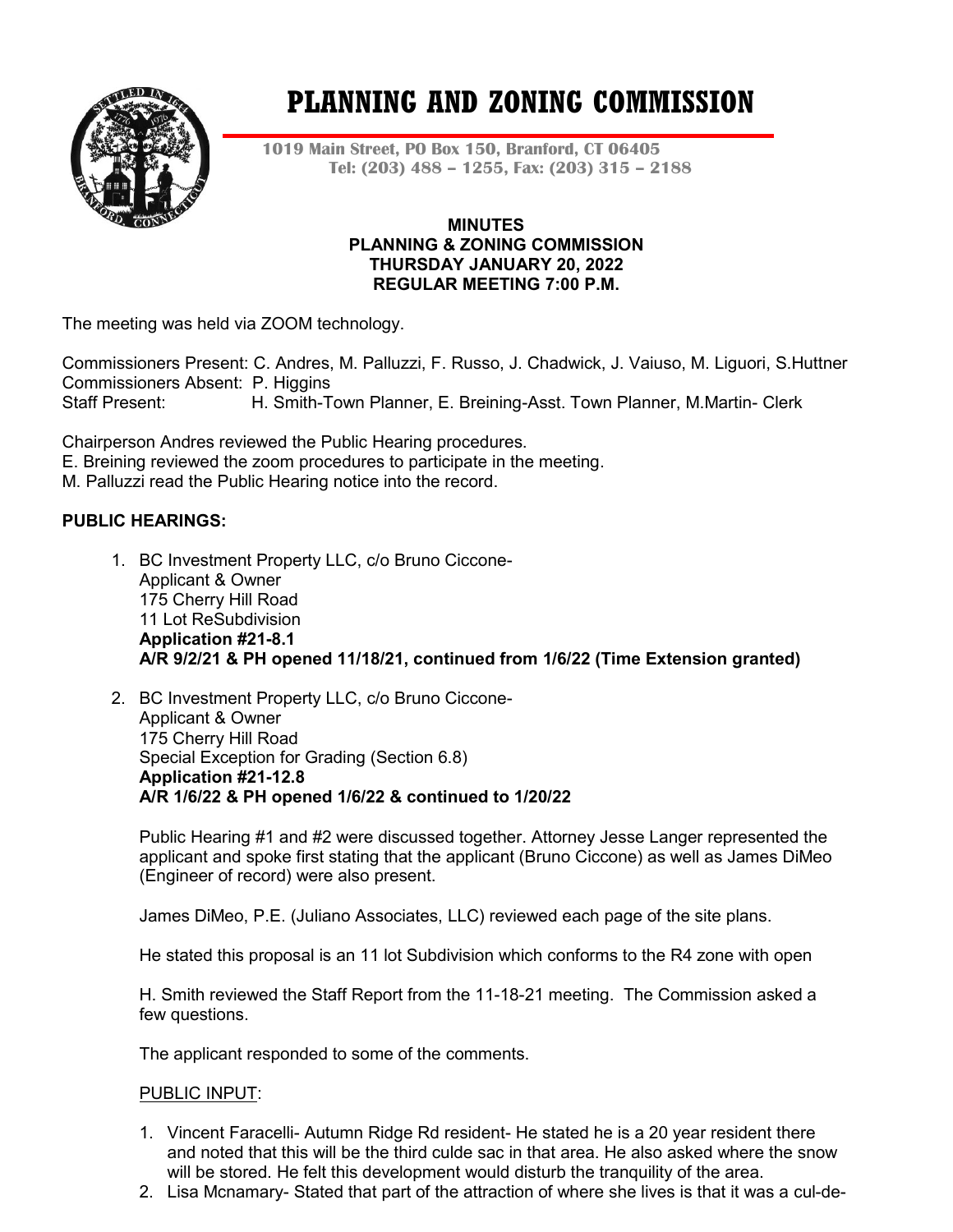# *TOWN OF BRANFORD PLANNING AND ZONING COMMISSION Minutes January 20, 2022 Page 2 of 8*

sac. She noted there is a lot of traffic now and she is concerned about additional traffic if this project gets approved.

3. Fran & Fran Proto- 16 Autumn Ridge- They stated they also wrote a letter to the Commission. They noted they are not opposed to a development behind them. They are concerned that they will be impacted by a street going into the cul -de -sac.

#### **Chairperson Andres stated that these 2 public hearings will be continued to the next meeting on 2-3-2022.**

The Commission then took a 10 minute break.

- 3. Goodsell Point, LLC c/o Sal Marottoli-Applicant & Owner 61, 65-71, 67 & 73 Goodsell Point Rd PDD Site Plan/CAM - Mixed Use Development – (Marina & Residential) **Application #21-10.9 A/R 11/4/21 & PH opened 1/6/22 & continued to 1/20/22**
- 4. Goodsell Point, LLC c/o Sal Marottoli-Applicant & Owner 61, 65-71, 67 & 73 Goodsell Point Rd Special Exception for Grading (Section 6.8) for a Mixed Use Development – (Marina & Residential) **Application #21-10.10 A/R 11/4/21 & PH opened 1/6/22 & continued to 1/20/22**

Public Hearing #3 and 4 were discussed together.

Attorney Marjorie Shansky represented the applicant and spoke first. She noted that Todd Ritchie, Jim Pretti (Criscuolo Engineering), Sal Marottoli, Dave Sullivan and Ray Sullivan were also present.

Sal Marottoli gave a brief update on the history of the site and displayed some photos showing the current site improvements.

Todd Ritchie (SLR Consulting) then reviewed some site photos.

E. Breining reviewed the Staff Report.

#### PUBLIC INPUT:

- 1. Perry Maresca- (Former Chairman of Economic Development Comm). He noted that the ECE supports the project. He felt this project will be an assest for the town.
- 2. Ray Ingraham- Indian Neck Ave- He agreed with Perry Maresca's comments and noted this project is a good use of land in the area.

#### **Chairperson Andres noted that these two Public Hearings are continued to the 2-3-2022 meeting.**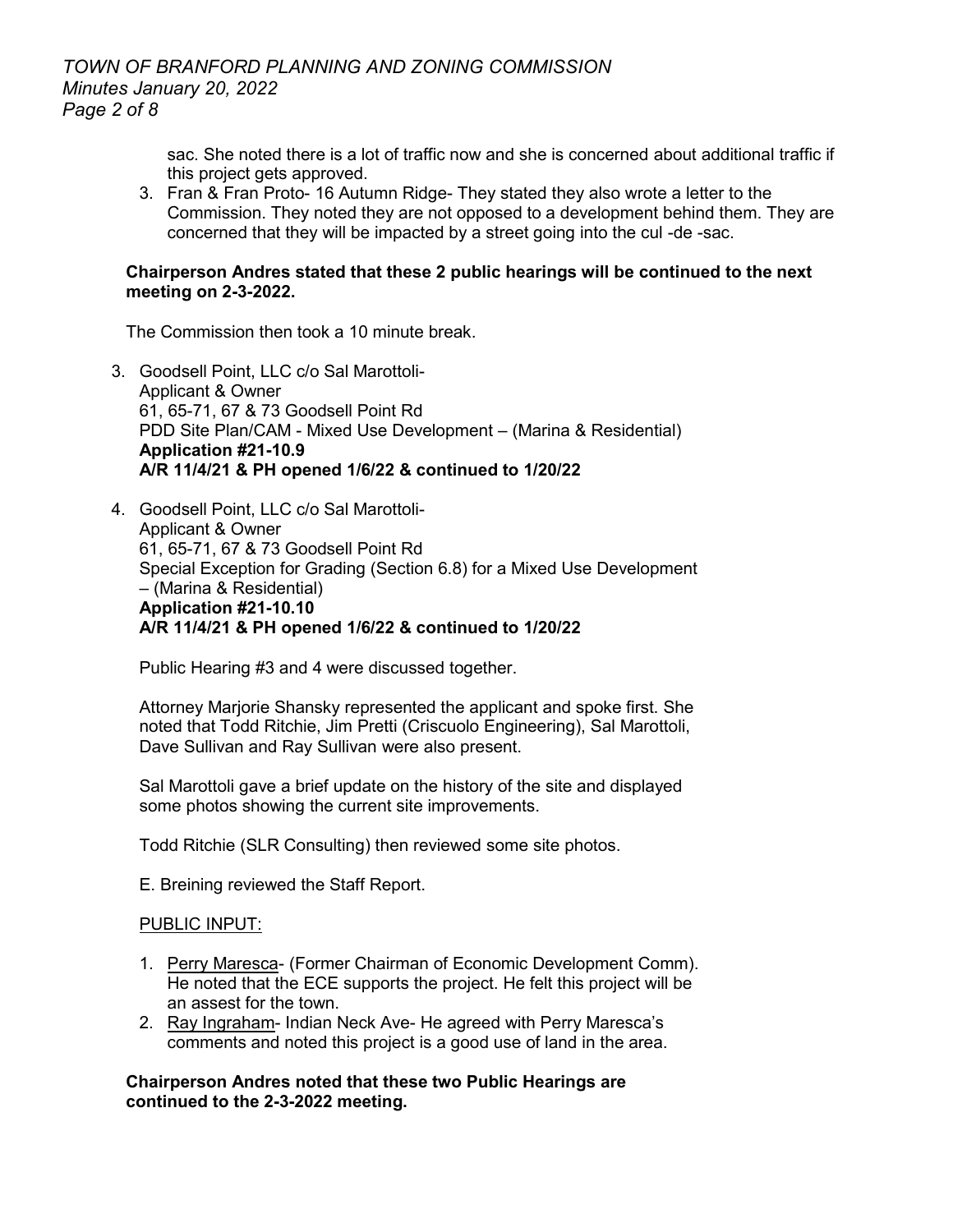*TOWN OF BRANFORD PLANNING AND ZONING COMMISSION Minutes January 20, 2022 Page 3 of 8*

5. Corey Stoll & Nadia Bowers Lovejoy-Applicants & Owners 4 Tyler Avenue Special Exception Modification & Coastal Site Plan-Single Family Residence **Application #21-12.1 A/R 12/9/21 & PH opened 1/6/22 & continued to 1/20/22**

Conor Daley represented the applicant saying this application is for a deck and pool.

E. Breining reviewed the Staff Report.

PUBLIC INPUT: No one spoke.

# **Chairperson Andres closed the Public Hearing.**

6. Sound Real Estate LLC, c/o Dan Merriam- Applicant 45 Rose Hill Road LLC, c/o Paul Santa Barbara-Owner 45 Rose Hill Road Special Exception- Car Storage Lot **Application #21-12.4 A/R 12/9/21 & PH opened 1/6/22 & continued to 1/20/22**

H. Smith noted that Attorney Tim Lee or J. Pretti (Criscuolo Engineering) were not present. H. Smith noted the application is deficient. He then reviewed the Site Plan.

## PUBLIC INPUT:

- 1. Eric Anderson- (Resident of Rose Hill Rd) He is concerned. There are many large tractor trailers up and down Rose Hill Rd. daily now. This project will generate more traffic. He asked whether there will be a traffic light. Also he asked if the RWA has been contacted. He noted that Sound Auto is a poor neighbor. He implored the Commission to deny the application.
- 2. Rod Keith- (3 Lakeview Terrace) He asked whether a traffic study was done and if so, what were the findings? He asked if the Inland Wetland Commission has reviewed this noting that vehicles will leak and eventually these liquids find their way into Lake Saltonstall. He asked if the RWA is involved in this review.
- 3. Pierre Louis Jackson- (58 Rose Hill Rd.)-He read he staff report and appreciated the time that Staff took to review this. He echoed the two prior neighbors' concerns noting this is a safety issue as well. He asked the Commission to deny the application.

## **Chairperson Andres closed the Public Hearing**.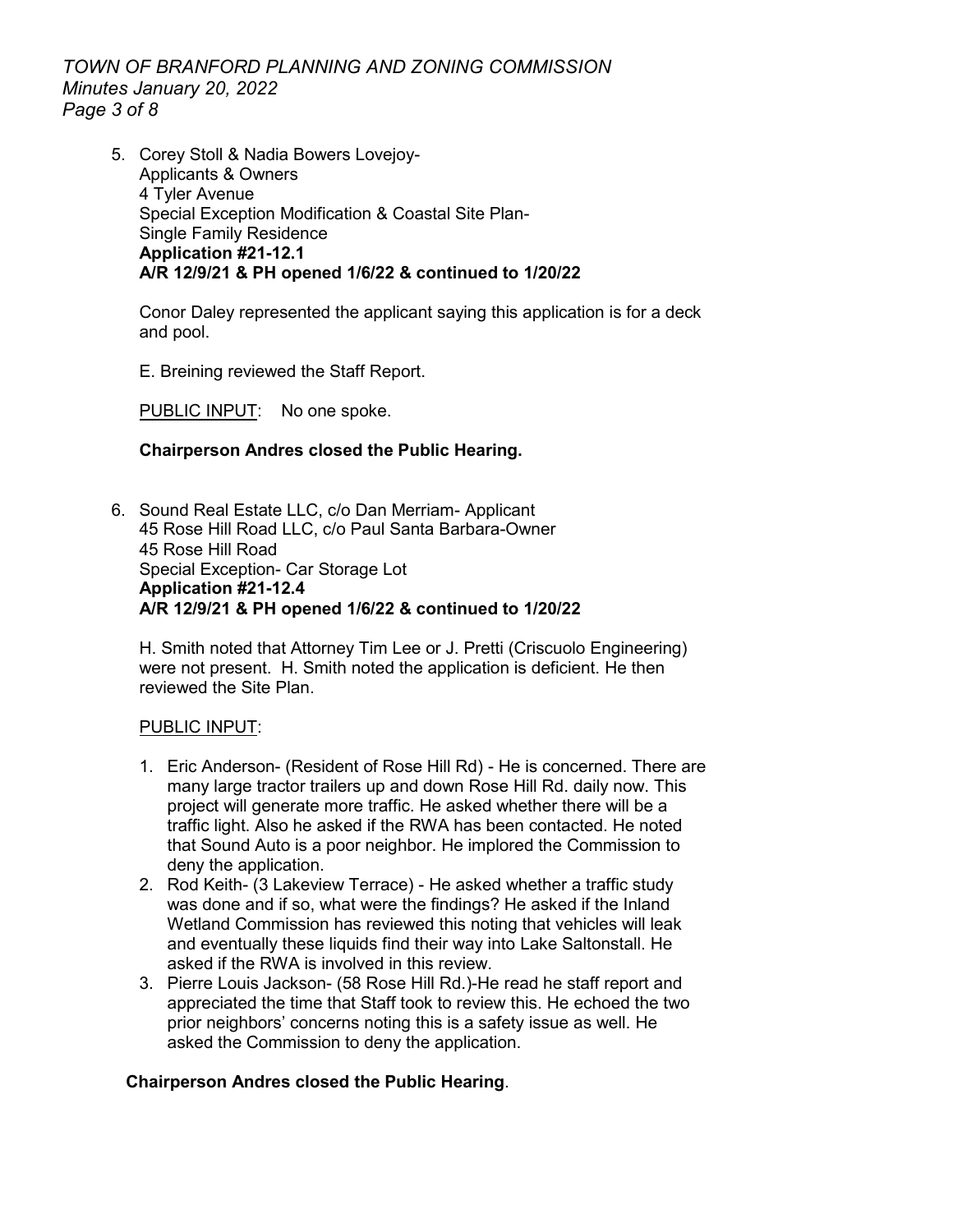# *TOWN OF BRANFORD PLANNING AND ZONING COMMISSION Minutes January 20, 2022 Page 4 of 8*

- 7. 61 Burban Associates LLC, c/o Joseph Iamunno (Manager)- Applicant & Owner 61 Burban Drive PDD/Master Plan-Multi-Family Residential Development **Application #21-11.4 A/R 11/18/21 & PH set for 1/20/22**
- 8. 61 Burban Associates LLC, c/o Joseph Iamunno (Manager)- Applicant & Owner 61 Burban Drive PDD Site Plan – Multi-Family Residential Development **Application #21-11.5 A/R 11/18/21 & PH set for 1/20/22**

Attorney John Knuff represented the applicant and gave a brief overview of the application, explaining it is a 55 and over residential project with a total of 59 units of which 5% will be affordable units. There will also be amenities such as a gym and a community room. He noted this is an environmentally friendly way to develop the site.

Todd Ritchie (SLR Consulting) reviewed site plans and photos of the site. John Cruet (Architect) displayed some exterior photos of the site and reviewed some of the proposed exterior renovations.

H. Smith deferred his comments to the next meeting due to the late hour. He suggested the Commission may want to do a site visit and noted that if so, no discussions would take place then.

Chairperson Andres noted these two applications will be continued to the 2-3-22 meeting.

## PUBLIC INPUT:

- 1. Quintin Cann- He felt the number of units is too high for the neighborhood. He noted he abuts the property to the west and has a direct line of sight to the project. He hasn't had any communication with the developer. And there has been no community involvement as previously promised. He is concerned about privacy, lighting, fencing, etc. He asked to be notified of any site visit. He does not support this project.
- 2. MaryAnn Amore- (Neighbor .across the street) She noted this developer does not do community outreach.
- 3. Mr. White- (21 Helen Rd) He is concerned since the neighborhood is already dense. He spoke of the park nearby and how it is crowded now. He asked how many people can live in a unit and noted they are tiny.

The Commission made a few comments.

**Chairperson C. Andres noted these two applications are continued to the 2-3-22 meeting.**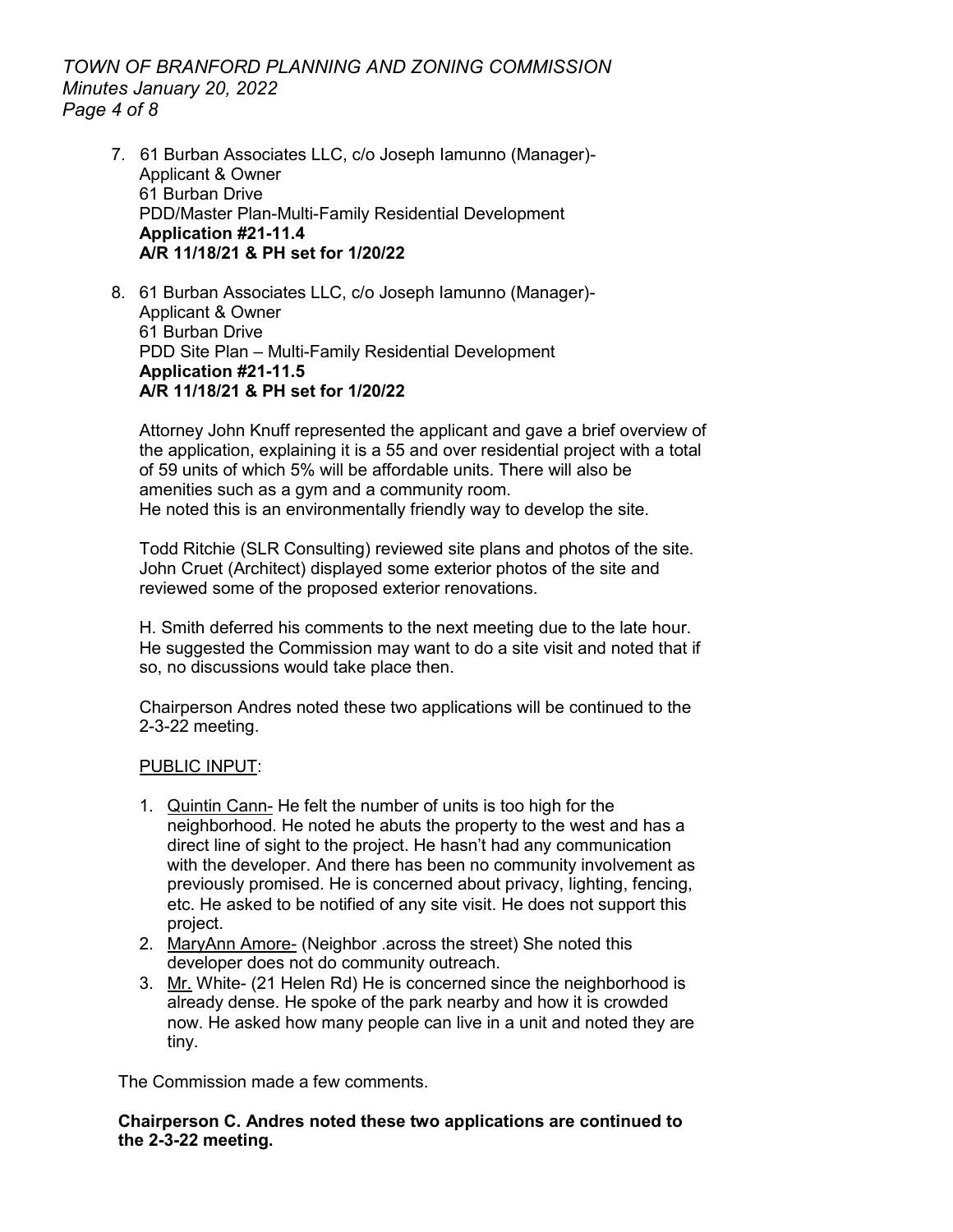*TOWN OF BRANFORD PLANNING AND ZONING COMMISSION Minutes January 20, 2022 Page 5 of 8*

# **RETURN TO TABLE:**

1. Corey Stoll & Nadia Bowers Lovejoy-Applicants & Owners 4 Tyler Avenue Special Exception Modification & Coastal Site Plan-Single Family Residence **Application #21-12.1 A/R 12/9/21 & PH opened 1/6/22 & continued to 1/20/22**

## **J. Chadwick made a motion to approve the application with the Findings And Conditions below:**

# FINDINGS:

- 1. The Coastal Site Plan is consistent with the goal and policies of the Coastal Area Management Act (CGS Section 22a-92) and incorporates conditions and modifications necessary to mitigate adverse impacts on coastal resources and any future water dependent activities.
- 2. Subject to compliance with the conditions listed below, the Commission finds, based on the testimony and application materials presented, that the proposed use of the property is consistent with the Special Exception criteria, per Sections 6.8 and 9.8.

# CONDITIONS:

- 1) Prior to the issuance of a Zoning Permit or the authorization for the issuance ofa Building Permit, the following shall be addressed to the satisfaction of the Town Planner or his designee.
	- a. Erosion control measures shall be added to the site plan.
	- b. Prior to the issuance of a zoning permit, the applicant shall demonstrate compliance with Chapter 161 (Flood) of the Town of Branford's Code of Ordinances.
- 2) Prior to the start of construction erosion control measures shall be installed to the satisfaction of the Zoning Enforcement Officer and maintained throughout the project.
- 3) The Special Exception approval under Section 6.8 granted with the approval of this application shall expire one-year from the date of decision on this application unless renewed by the Commission pursuant to Section 6.8.L.
- **J. Vaiuso seconded the motion which passed unanimously.**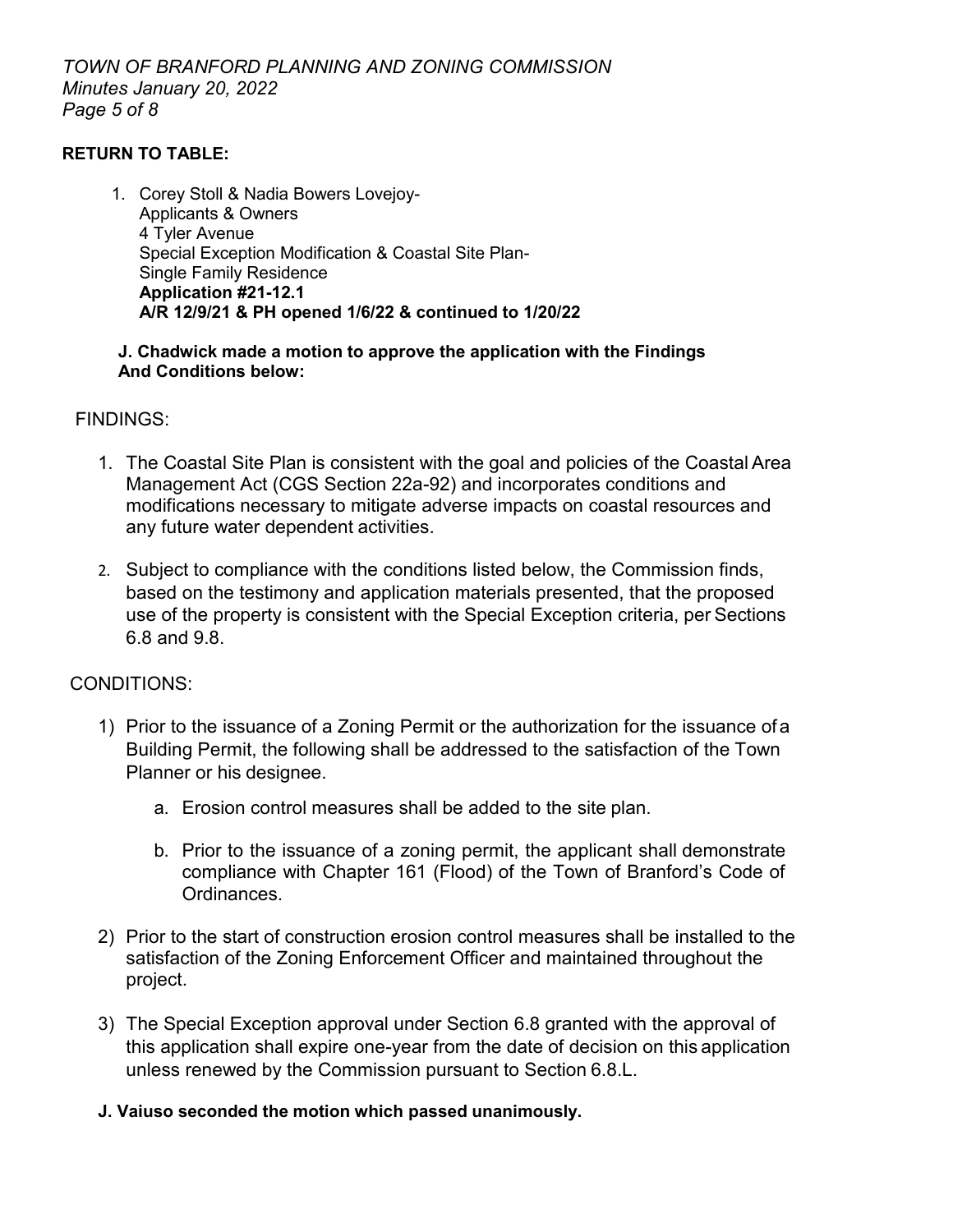# *TOWN OF BRANFORD PLANNING AND ZONING COMMISSION Minutes January 20, 2022 Page 6 of 8*

2. Sound Real Estate LLC, c/o Dan Merriam- Applicant 45 Rose Hill Road LLC, c/o Paul Santa Barbara-Owner 45 Rose Hill Road Special Exception- Car Storage Lot **Application #21-12.4 A/R 12/9/21 & PH opened 1/6/22 & continued to 1/20/22**

#### **J. Chadwick made a motion to deny the application because it is Incomplete as stated in the January 6 staff report.**

**J. Vaiuso seconded the motion which passed unanimously.** 

#### **MINUTES: 1/6/2022**

**J. Vaiuso made a motion to approve the meeting minutes as written.**

**F. Russo seconded the motion which passed unanimously.** 

# **CORRESPONDENCE:**

**None**

## **OLD BUSINESS:**

- 1. Nick Magnotta-Applicant John & Rachel Brasile c/o Attorney Joseph Porto-Owners 54 & 60 North Main Street Special Exception-Car Wash **Application #21-7.4 PH closed 12/9/21**
- 2. Nick Magnotta-Applicant John & Rachel Brasile c/o Attorney Joseph Porto-Owners 54 & 60 North Main Street Special Exception-for Grading (Sec 6.8) for a Car Wash **Application #21-9.1 PH closed 12/9/21**

Item #1 and #2 of Old Business were discussed together.

## **J. Vaiuso made a motion to approve both applications with the Findings and Conditions below:**

# FINDINGS:

- 1. Subject to compliance with the conditions listed below, the Commission finds, based on the testimony and application materials presented, that the proposed use of the property is consistent with the Special Exception Criteria per Section 9.8.F.
- 2. Subject to compliance with the conditions listed below, the Commission finds, based on the testimony and application materials presented, that the number of parking and queuing spaces proposed by the applicant meets a determined number of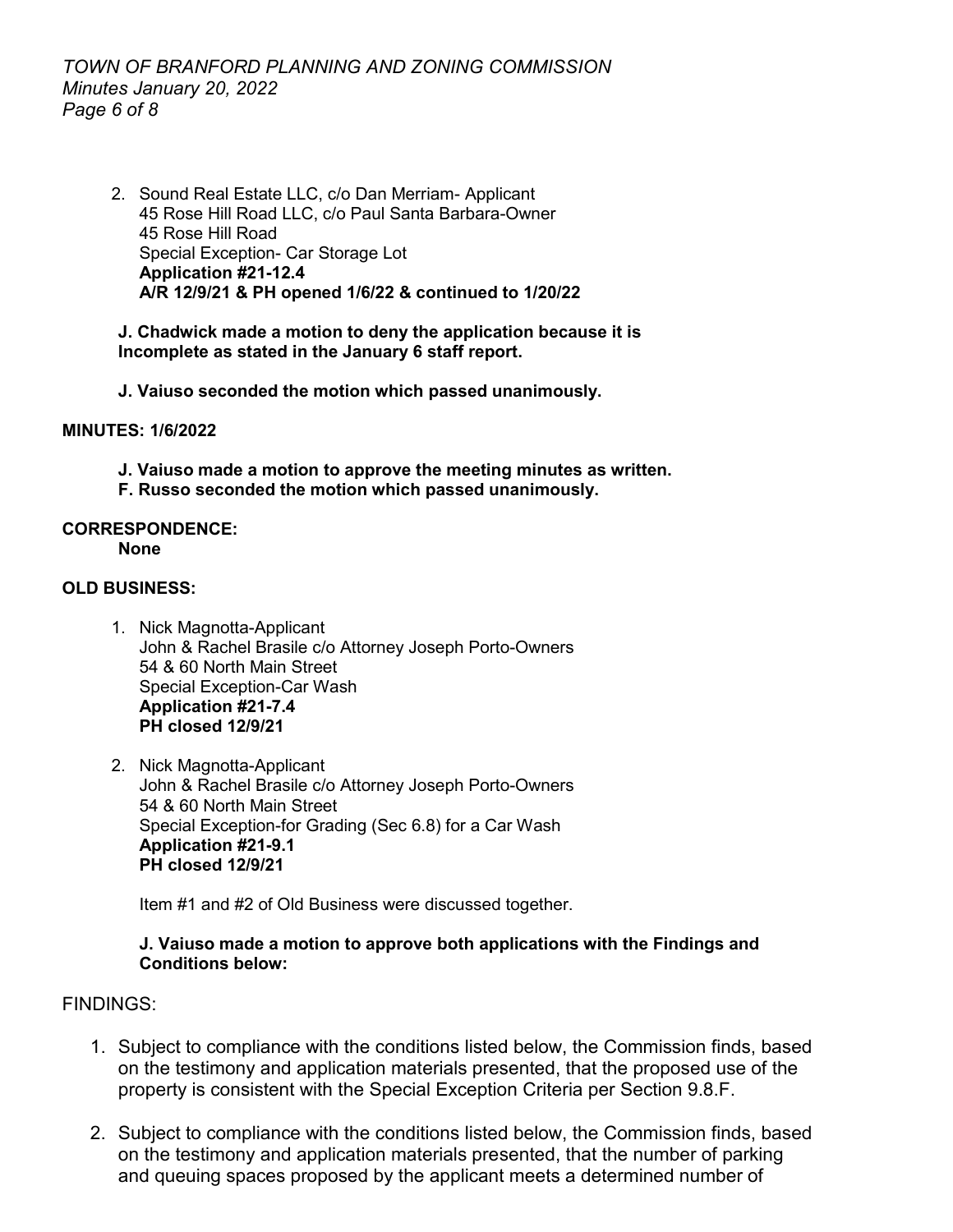required spaces based on the requirements applicable to comparable uses, reliable documentation provided by the applicant or others and/or national standards.

# CONDITIONS:

- 1. Prior to the issuance of a Certificate of Zoning Compliance or the zoning issuance of Certificate of Occupancy, the following shall be addressed to the satisfaction of the Zoning Enforcement Officer.
	- a. The trees and other plantings in the sight triangles shall be positioned and maintained so as not limit or obstruct the vision of motorists entering or leaving the site.
- 2. Prior to the issuance of a Zoning Permit or the zoning authorization of the issuance of a Building Permit the following shall be addressed to the satisfaction of the Town Planner or his designee.
	- a. The lighting plan shall be updated to reflect the revised site plan layout.
	- b. To reduce glare, all fixtures shall be demonstrated to meet the IES full-cutoff definition unless they are emergency lights or very low level accent lights (less than 900 lumen output – less than an incandescent 100 watt bulb). Fixed, not adjustable, arm mounts shall be used for all fixtures. The correlated color temperature of the light source for all exterior fixtures, either building or pole mounted, shall be equal to or less than 3000 Kelvin (K). Information on all building mounted light fixtures shall to be provided including cut sheets with all model choices indicated and an updated photometric plan (Sheet LP-1) including an updated schedule providing information on the different types of fixture (maker & model number, mounting height, lumens generated, etc.) and surface light level projections in foot-candles that are in compliance with the requirements of the Zoning Regulations.

# **J. Chadwick seconded the motion which passed unanimously.**

- 3. FSI Acquisitions LLC c/o John Knuff-Applicant Zoning Regulation Amendment Amend 6.6E to add BL-HR (BL- Hybrid Rear) zone to table **Application #21-11.8 A/R 11/18/21 & PH set for 2/17/22**
- 4. FSI Acquisitions LLC c/o John Knuff-Applicant Hamilton Branford LLC-owner of 81-111 Commercial Pkwy 49 Commercial Pkwy LLC-owner of 49 Commercial Pkwy 81-111 Commercial Pkwy & 49 Commercial Pkwy Special Exception- Grading (Section 6.8) **Application #21-11.9 A/R 11/18/21 & PH set for 2/17/22**
- 5. FSI Acquisitions LLC c/o John Knuff-Applicant Hamilton Branford LLC-owner of 81-111 Commercial Pkwy 49 Commercial Pkwy LLC-owner of 49 Commercial Pkwy